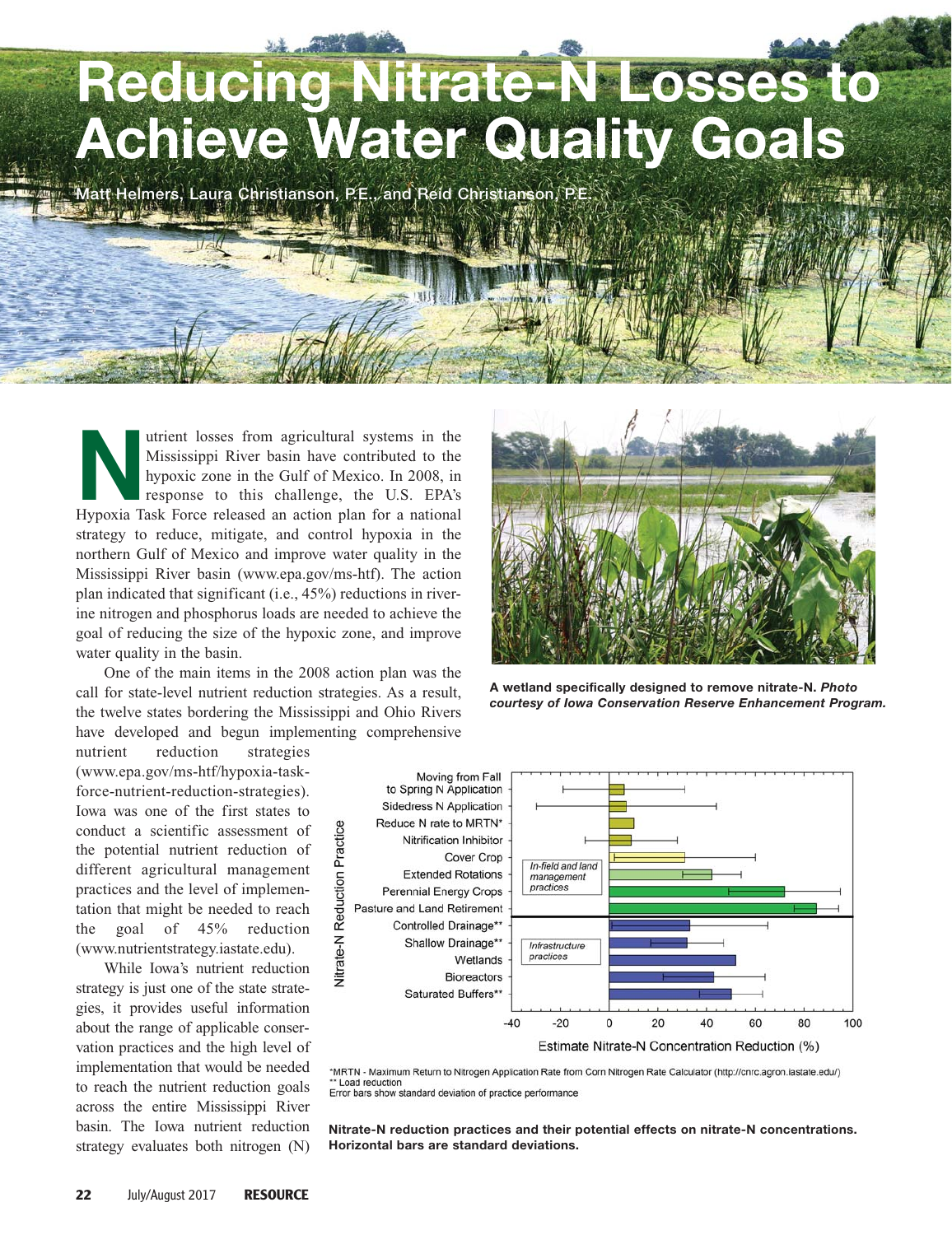

**Aerial view of a woodchip denitrification bioreactor.** *Photo courtesy of Laura Christianson.*

and phosphorus. In this article, we focus on nitrate-N loss as an example of the larger strategy.

## **Nitrate-N reduction**

As part of the Iowa nutrient reduction strategy, practices ranging from in-field N management to edge-of-field N treatment to land use changes were reviewed to assess each practice's potential for nitrate-N loss reduction and its impact on corn yield. The studies included in the review were limited to those conducted in Iowa or, in some cases, surrounding states to align with Iowa climate conditions. A summary of the expected nitrate-N loss reductions for each of these practices is shown in the graph on the previous page. Additional information on all the practices is available from Iowa State University Extension and Outreach (https://store.extension.iastate.edu/Product/Reducing-Nutrient-Loss-Science-Shows-What-Works). The nitrate-N reductions vary widely among practices and even for a given practice, as shown by the large standard deviations in the graph. This variation is largely due to the year-to-year variability in the weather.

The first step in estimating Iowa's potential nitrate-N reduction was establishing the state's baseline nitrate-N load. This process required estimates of the existing land uses, literature-based estimates of nitrate-N concentrations in tile and subsurface water, and estimates of water yield to streams. The nitrate-N loads were calculated for each major land resource area in Iowa and totaled into a statewide load. To assess the impacts of the different nitrate-N reduction practices, the baseline nitrate-N concentrations were reduced to reflect the efficiency of each practice. These adjusted concentrations and the land area on which the practices were implemented were then used to compute a scenario load for nitrate-N,



the baseline load. From this comparison, an estimate of the maximum practical nitrate-N load reduction for each practice was developed, a summary of which is shown in the graph on this page. A review of this graph clearly shows that no single practice can achieve the nutrient reduction goal. Instead, a combination of practices is needed. However, the computed load reductions for the individual prac-

which was compared to

\*MRTN - Maximum Return to Nitrogen Application Rate from Corn Nitrogen Rate Calculator (http://cnrc.agron.iastate.edu/) \*\* CRP - Conservation Reserve Program

Estimated statewide nitrate-N reductions in Iowa with maximum practical implementation of **Examplementation** of *individual practices* are not additive. In **individual practices.**